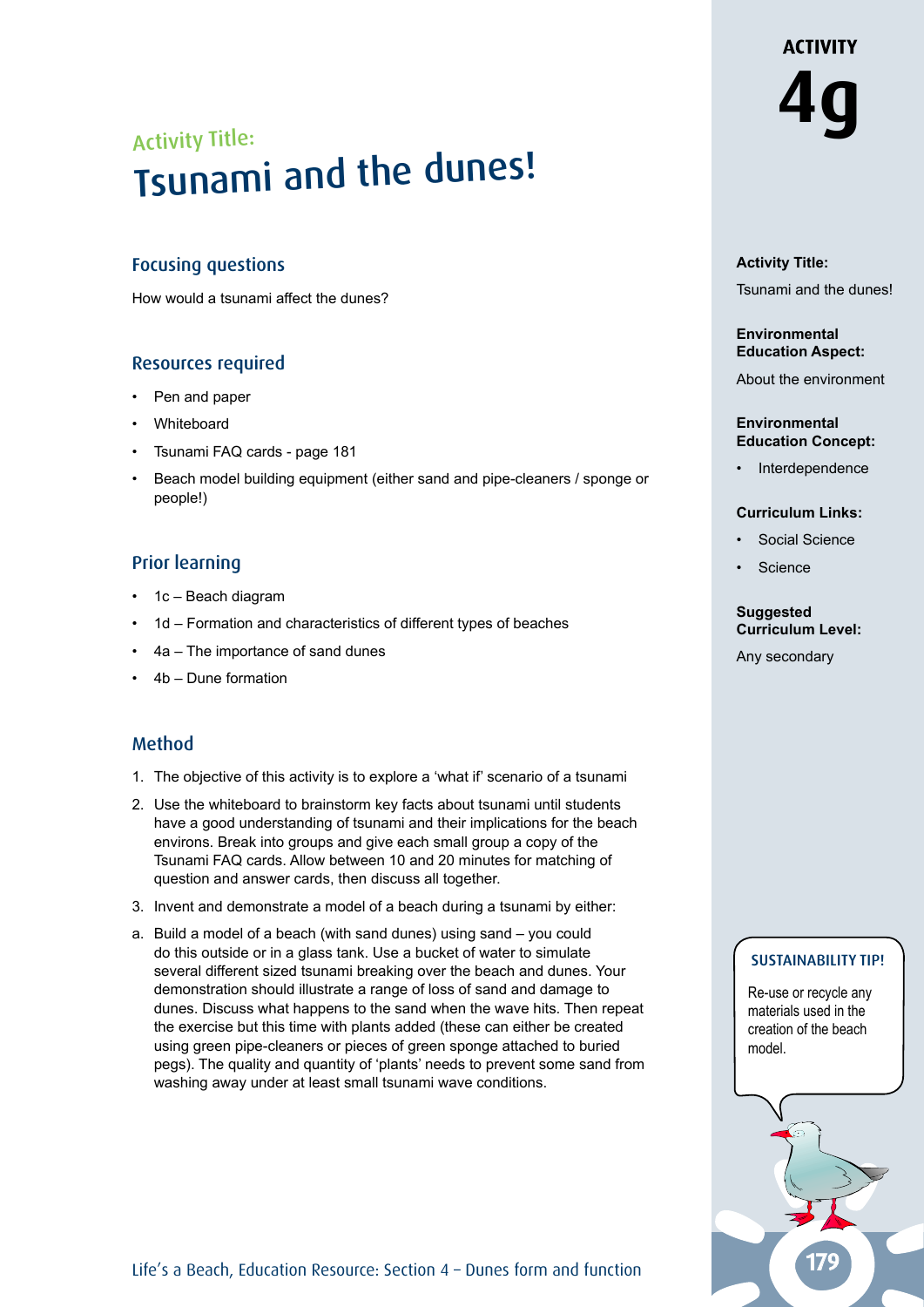OR:

b. Build a model of a beach using people. A line of people act as the sand dune and a line of people act as the wave. Start with a small wave that touches the dunes but doesn't take all the sand with it. Try different sized waves (the line of people slither, crawl on knees, crawl on all fours, walk and run). As the waves increase in size and intensity a greater amount of sand is taken back to the sea. Then add some people who are plants. Simulate how the plants prevent the wave from washing the entire dune away.

Then debrief, discuss and complete the following 'what if' brainstorm activity.

4. Conduct a 'What if' brainstorm activity. Use the following questions to guide this activity and record answers on a whiteboard.

'What if' questions:

- What if there was a tsunami on a beach where the dune plants and dunes had been removed?
- What if there was a tsunami on a beach where the dunes and plants remained?
- How can dunes help protect us from tsunami?

#### Possible next steps

- Visit www.bopcivildefence.govt.nz to learn more about the warning signs of tsunami, local inundation maps, and how to prepare yourself for a civil defence emergency.
- Explore the history of tsunami in New Zealand on the Te Ara website. See the following article Willem de Lange and Eileen McSaveney. 'Tsunamis - New Zealand's tsunami history', Te Ara - the Encyclopedia of New Zealand, updated 2-Mar-09 URL: http://www.TeAra.govt.nz/en/tsunamis/2
- 5g Beach erosion a summary of impacts illustrating how erosion occurs. Some of which are also relevant for tsunami.
- 6m Developing a plan of action to protect the local beach an activity that encourages action to take care of local beaches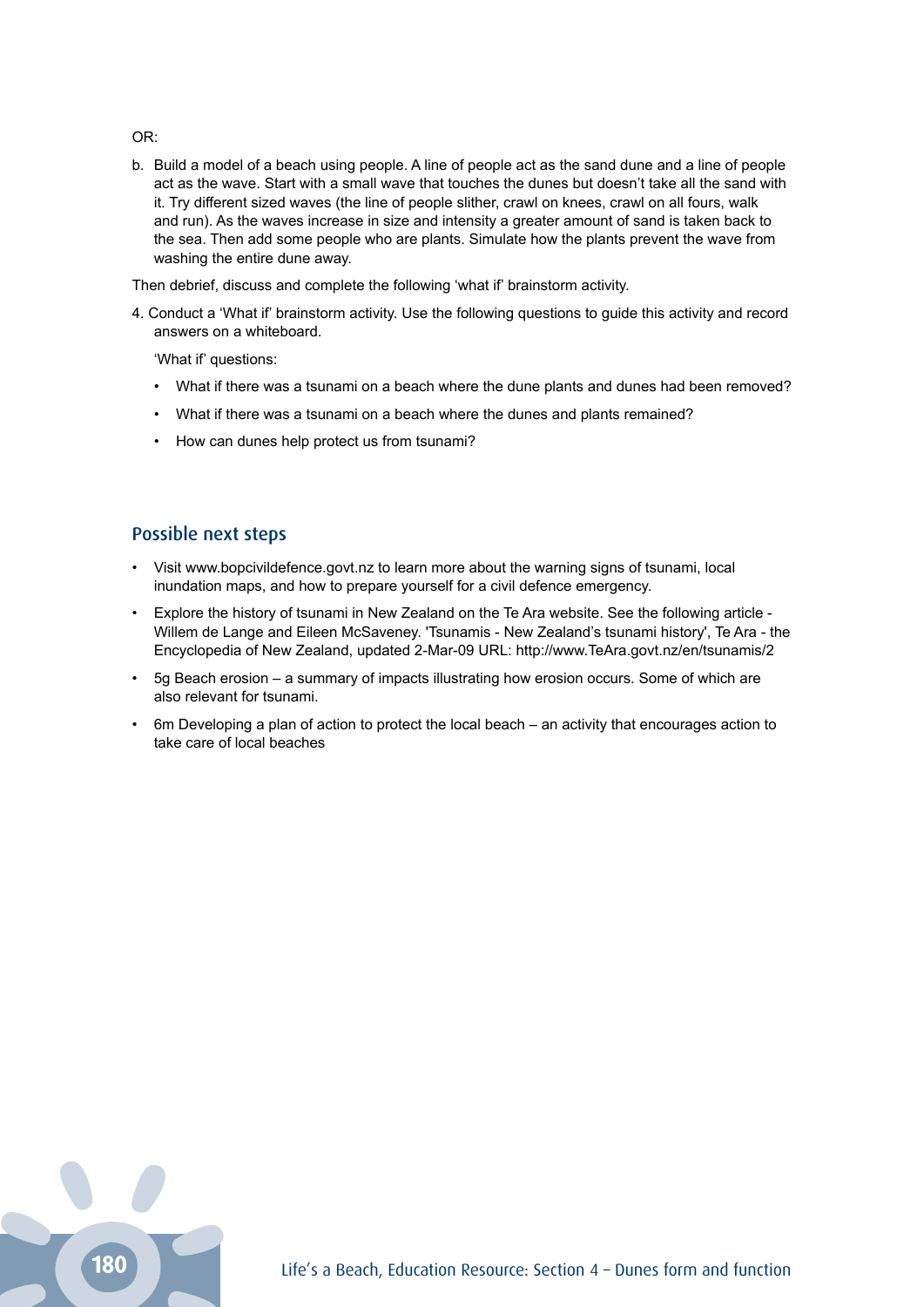## Tsunami FAQ cards

| <b>Question cards</b>                                                                           | <b>Answer cards</b>                                                                                                                                                                                      |
|-------------------------------------------------------------------------------------------------|----------------------------------------------------------------------------------------------------------------------------------------------------------------------------------------------------------|
| <b>Question:</b><br>What is a tsunami?                                                          | <b>Answer:</b><br>A series of surges of water of<br>extremely long wavelength and<br>period usually generated by an<br>undersea disturbance<br>(such as an earthquake)                                   |
| <b>Question:</b><br>What type of earthquakes are most<br>likely to generate a tsunami?          | <b>Answer:</b><br>Large, shallow earthquakes with<br>an epicenter or fault line near<br>or on the ocean floor. Normally<br>tectonic sub-duction along a plate<br>boundary.                               |
| <b>Question:</b><br>Aside from earthquakes, what else<br>can generate a tsunami?                | <b>Answer:</b><br>Underwater volcanic eruptions,<br>submarine landslides and<br>rock falls can cause massive<br>displacement of water.                                                                   |
| <b>Question:</b><br>Where do most tsunami occur?                                                | <b>Answer:</b><br>In the Pacific Ocean, because<br>the Pacific covers more than<br>one-third of the earth's surface<br>and is surrounded by a series of<br>mountain ranges called the<br>'ring of fire'. |
| <b>Question:</b><br>How much of the vertical water<br>column is involved in a tsunami<br>surge? | <b>Answer:</b><br>These surges involve movement<br>of the entire water column from<br>surface to sea floor.                                                                                              |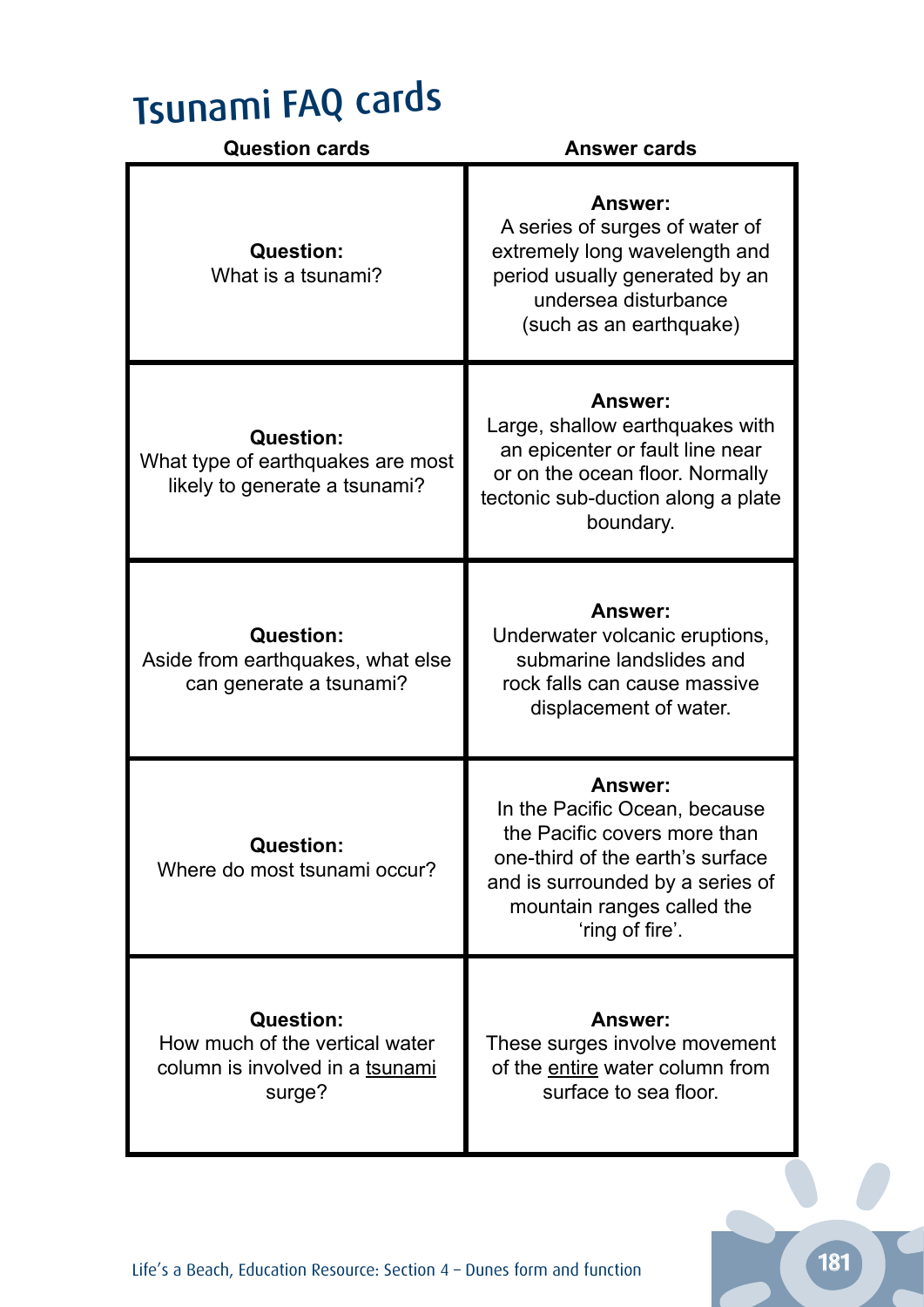| <b>Question:</b><br>How much of the vertical water<br>column is involved in a normal<br>ocean wave? | <b>Answer:</b><br>Normal waves involve movement<br>of the upper most layer of the<br>water.          |
|-----------------------------------------------------------------------------------------------------|------------------------------------------------------------------------------------------------------|
| <b>Question:</b><br>How fast do tsunami surges travel?                                              | <b>Answer:</b><br>600 - 965 km per hour in the<br>open ocean (about the speed of a<br>passenger jet) |
| <b>Question:</b><br>How fast do normal waves travel?                                                | Answer:<br>8 - 100km per hour                                                                        |
| <b>Question:</b><br>How far apart are tsunami surge<br>crests?                                      | <b>Answer:</b><br>10 - 500 km apart                                                                  |
| <b>Question:</b><br>How is a tsunami measured?                                                      | <b>Answer:</b><br>By its maximum height<br>above sea level                                           |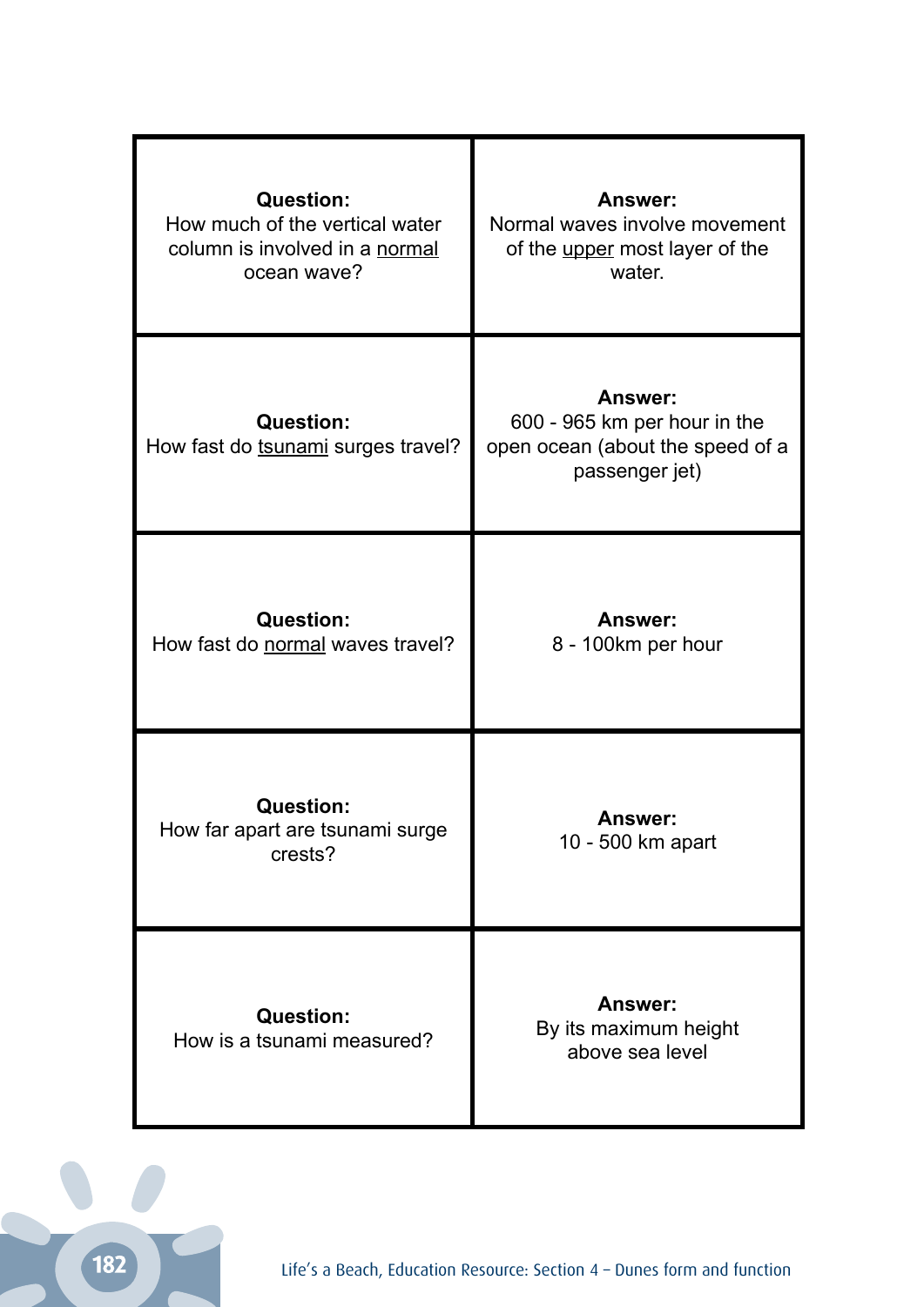| <b>Question:</b><br>How many tsunami greater than<br>10 metres have been recorded in<br>New Zealand? | <b>Answer:</b><br>Three tsunami greater than 10<br>metres since 1840                     |
|------------------------------------------------------------------------------------------------------|------------------------------------------------------------------------------------------|
| <b>Question:</b><br>How do we measure waves?                                                         | <b>Answer:</b><br>By wave height and wavelength                                          |
| <b>Question:</b><br>What is wave height?                                                             | Answer:<br>The distance between the crest<br>(wave top) and trough (wave<br>bottom)      |
| <b>Question:</b><br>What is wavelength?                                                              | Answer:<br>The horizontal distance between<br>two consecutive wave crests<br>(wave tops) |
| <b>Question:</b><br>How far apart are normal waves?                                                  | <b>Answer:</b><br>5 to 20 seconds apart                                                  |